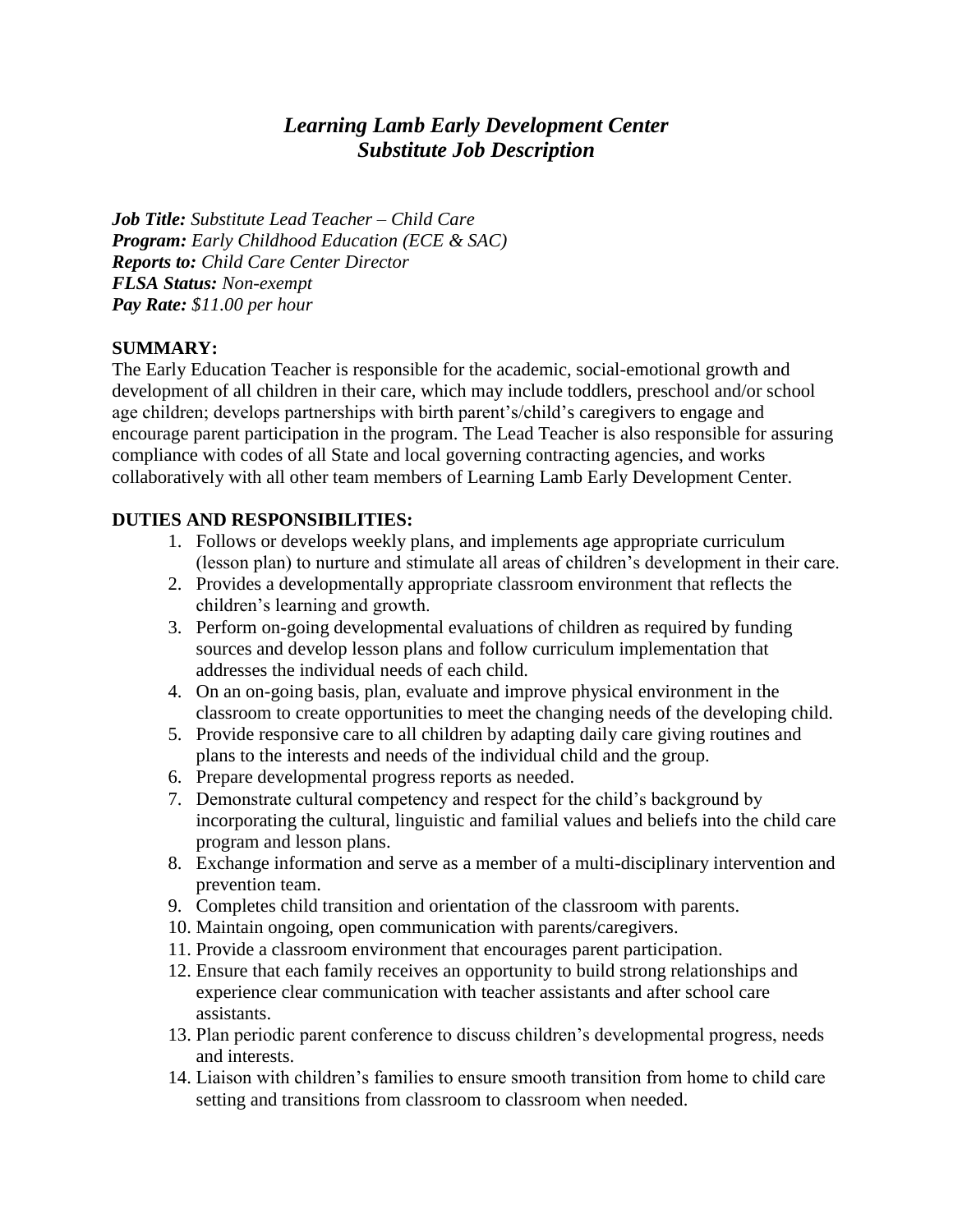- 15. Assist families with children's transitions toddler  $(2 \frac{1}{2} 3)$  to preschool  $(4 5)$  and from preschool to kindergarten.
- 16. Maintain accurate, complete and timely client and child care center records. Completes daily attendance records.
- 17. Maintain up to date emergency forms, curriculum plans, individual child development profile and other records as needed.
- 18. Completed and reports any symptoms of child abuse to Center Director and/or child abuse hotline.
- 19. Completes daily health checks regarding hygiene, safety, and overall well-being of the children.
- 20. Completes ITERS/ECERS with Teachers Assistant and prepare developmental progress reports as needed.
- 21. Assures healthy, safe, clean and developmentally appropriate environment for children.
- 22. Assist with functioning and monitoring of proper nutrition is upheld for all individual students. Ensure lunches are well balanced and proper nutrition is being maintained.
- 23. Assist with supervision of volunteers for child care setting.
- 24. Ensures that the Teachers Assistants and After School Care Floater Assistants are kept updated in all matters concerning the classroom and program, i.e. lesson plans, policies and procedures, child's status, etc.
- 25. Provides functional training and guidance to assistants, interns, substitutes and volunteers assigned to the classroom as needed and required.
- 26. Reports all staffing and classroom/after school care program concerns to supervisor in a timely manner.
- 27. Reports family changes in schedules and excessive absences to center Director in a timely manner.
- 28. Participate in on-going in-service and educational development opportunities provided by the Child Care Center.
- 29. Participate in on-going development and evaluation of the center's outcomes and objectives.
- 30. In accordance with our "team philosophy, the person filling this position may occasionally be required to carry out or assist with other tasks in addition to the duties listed on this job description.
- 31. Staff must believe in and act in accordance with both the Child Care Center and the programs mission statement.
- 32. Social Media presence must in no way be disparaging of LLEDC.

## **MINIMUM JOB REQUIREMENTS:**

- At a minimum an AA/AAS Degree in Early Childhood, Child Development, or a AA/AAS Degree in any major with 12 credits in EC/DC.
- BA Degree in Child Development or Early Childhood Education including core courses in Child/Human Growth and Development or a Teaching Degree with some course work in Child, Family and or Community Development is preferred.
- 2 years teaching experience preferred
- CPR Certification required within 2 months of date of hire.
- Must pass a pre-employment criminal background check.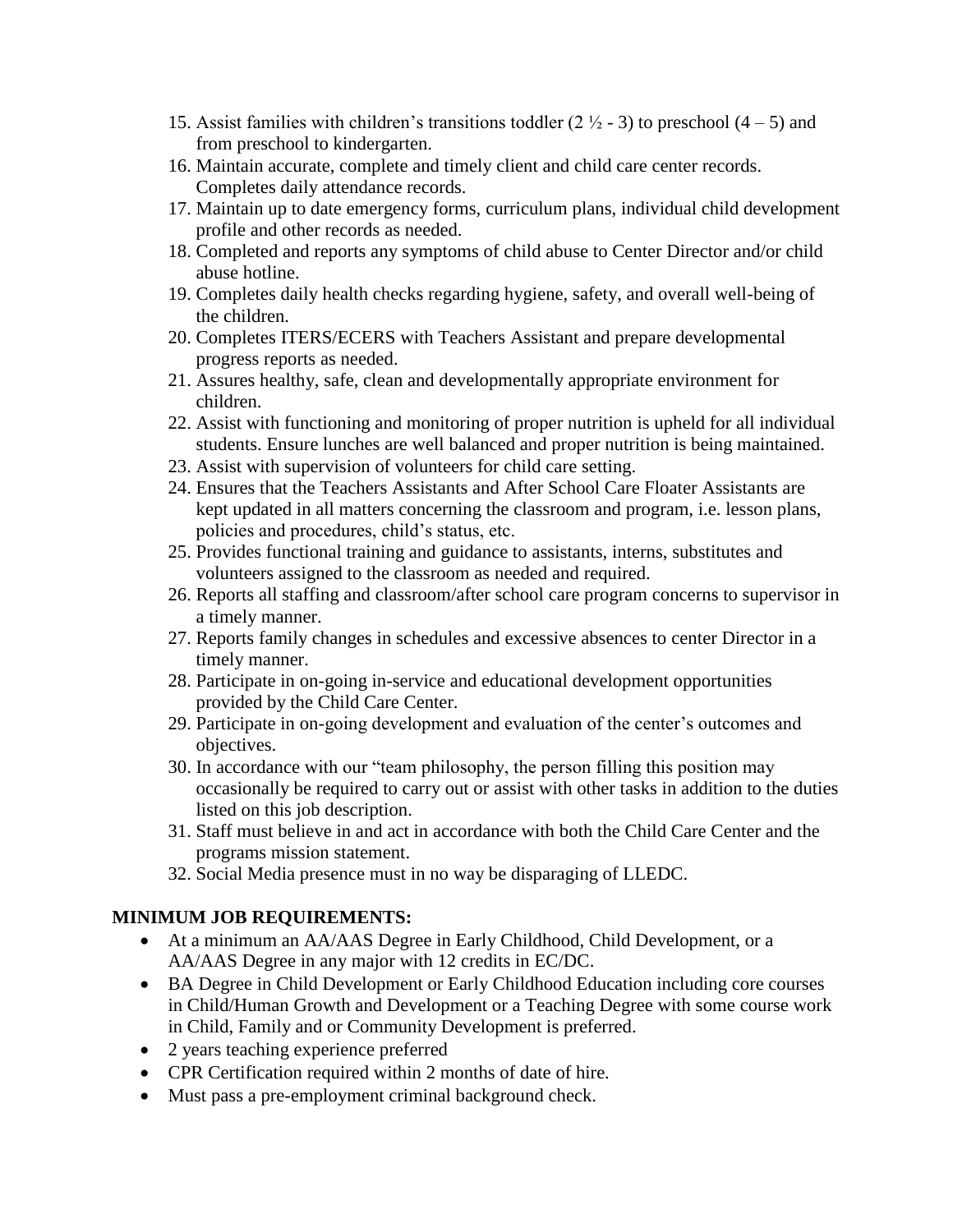TB Test must be completed and be read with results prior to employment.

## **KNOWLEDGE, SKILLS, AND ABILITIES REQUIRED:**

- Early Childhood Development knowledge and experience.
- Knowledge in Desired Results, Developmental Appropriate Practices.
- Knowledge of State Subsidized Program Requirements for Center Programs.
- Good communication, problem solving, and priority setting skills as well as maintaining an overall positive and professional attitude.
- Ability to provide basic nutrition and hygiene services for toddlers/young children and school age children.
- Ability to use the computer.
- Ability to effectively plan, organize and implement educational activities.
- Ability to make decisions on behalf of children and protect their well-being
- Must be able to carry up to 25 pounds and in case of emergency a 40-pound child.
- All employees, regardless of position, serve as role models for children and adolescents who are served by our center. Therefore, each employee must at all times be emotionally stable and able to function effectively with children, adolescents and adults who may have challenges. The staff must be able to demonstrate appropriate daily behavior, appropriate expression of emotions, as well as appropriate role modeling.
- Ability to provide a supportive and caring environment for children.

## **PHYSICAL REQUIREMENTS:**

The physical demands described here are representative of those that must be met by an employee to successfully perform the essential functions of this job. While performing the duties of this job, the employee is required to:

- Frequently walks, uses hands and fingers, handle or feel objects, tools/equipment, or controls and talks or hears.
- Often required to stand and sit; reach with hands and arms; and stoop, kneel, crouch, bend squat or crawl.
- Ability to carry up to 25 pounds and in case of emergency a 40-pound child.
- Specific vision abilities required by this job include close vision, distance vision, color vision, peripheral vision, depth perception and the ability to adjust focus.
- Ability to smell, and distinguish odors that may be harmful to address concerns accordingly.
- May occasionally be required to drive a motor vehicle, or commercial bus.

Reasonable accommodations may be made to enable qualified individuals with disabilities to perform the essential functions.

## **FOR CONSIDERATION:**

Send cover letter and resume to [admin@learninglamb.org](mailto:admin@learninglamb.org)